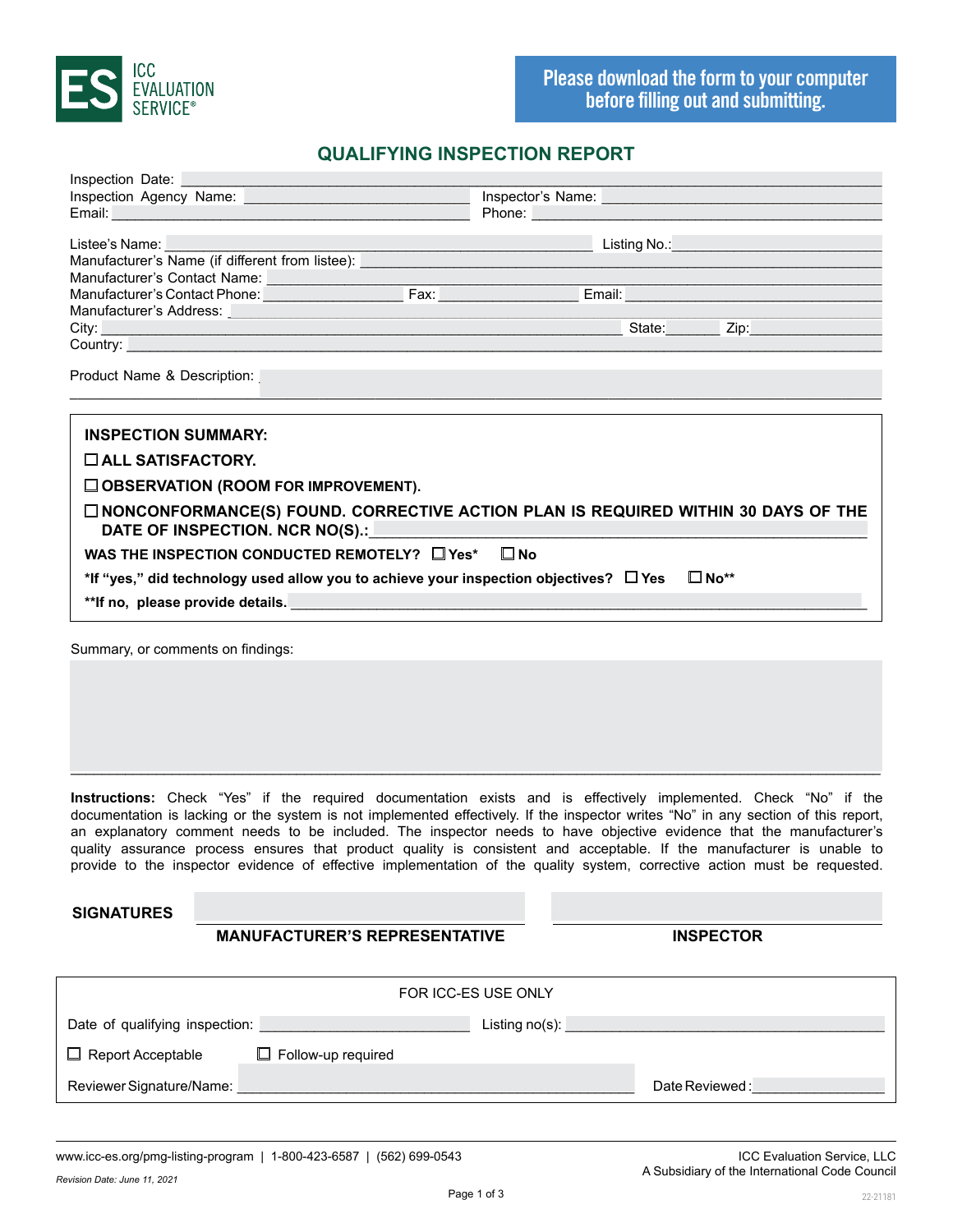| <b>QUALIFYING INSPECTION REPORT (cont.)</b>                                                                                                                                                                                                                                                          |                                                                       |                                           |              |
|------------------------------------------------------------------------------------------------------------------------------------------------------------------------------------------------------------------------------------------------------------------------------------------------------|-----------------------------------------------------------------------|-------------------------------------------|--------------|
| <b>MANUFACTURER'S NAME/LOCATION:</b><br>DATE OF QUALIFYING INSPECTION:                                                                                                                                                                                                                               | LISTING NO.:                                                          |                                           |              |
|                                                                                                                                                                                                                                                                                                      |                                                                       |                                           |              |
|                                                                                                                                                                                                                                                                                                      | <b>WHERE IN MANUFACTURER'S QUALITY</b><br><b>SYSTEM DOCUMENTATION</b> | <b>EFFECTIVELY</b><br><b>IMPLEMENTED?</b> |              |
| 1. Signature of authorized representative, and date                                                                                                                                                                                                                                                  |                                                                       | $\Box$ yes                                | $\Box$ no    |
| If no, comments:                                                                                                                                                                                                                                                                                     |                                                                       |                                           |              |
| 2. Manufacturing or final assembly location and contact                                                                                                                                                                                                                                              |                                                                       | $\Box$ yes                                | $\square$ no |
| information                                                                                                                                                                                                                                                                                          |                                                                       |                                           |              |
| If no, comments:                                                                                                                                                                                                                                                                                     |                                                                       |                                           |              |
| 3. Revision dates to show that the quality system<br>documentation is reviewed periodically                                                                                                                                                                                                          |                                                                       | $\Box$ yes                                | $\Box$ no    |
| If no, comments:                                                                                                                                                                                                                                                                                     |                                                                       |                                           |              |
| 4. Organizational information (organizational chart; duties and<br>responsibilities of key personnel)                                                                                                                                                                                                |                                                                       | $\Box$ yes                                | $\square$ no |
| If no, comments:                                                                                                                                                                                                                                                                                     |                                                                       |                                           |              |
| 5. Packaging and storage, if critical to product performance                                                                                                                                                                                                                                         |                                                                       | $\Box$ yes                                | $\Box$ no    |
| If no, comments:                                                                                                                                                                                                                                                                                     |                                                                       |                                           |              |
| 6. Complaints procedure and complaints records of listed<br>products; records of actions taken addressing such<br>complaints                                                                                                                                                                         |                                                                       | $\Box$ yes                                | $\Box$ no    |
| If no, comments:                                                                                                                                                                                                                                                                                     |                                                                       |                                           |              |
| 7. Incoming materials (test procedures and/or the conditions<br>of acceptance for incoming materials). Certification by<br>supplier is permitted.                                                                                                                                                    |                                                                       | $\Box$ yes                                | $\Box$ no    |
| If no, comments:                                                                                                                                                                                                                                                                                     |                                                                       |                                           |              |
| 8. Final inspection (test procedures and/or the conditions<br>of acceptance for final product before it is released for<br>shipment carrying the ICC-ES listing mark)                                                                                                                                |                                                                       | $\Box$ yes                                | $\square$ no |
| If no, comments:                                                                                                                                                                                                                                                                                     |                                                                       |                                           |              |
| 9. Identification of test equipment used to determine whether<br>products and materials meet minimum specifications                                                                                                                                                                                  |                                                                       | $\Box$ yes                                | $\Box$ no    |
| If no, comments:                                                                                                                                                                                                                                                                                     |                                                                       |                                           |              |
| 10. Calibrations (procedure for, and records showing, frequency<br>of equipment calibration, and the means of determining the<br>traceability of measurements to national standards)                                                                                                                 |                                                                       | $\Box$ yes                                | $\Box$ no    |
| If no, comments:                                                                                                                                                                                                                                                                                     |                                                                       |                                           |              |
| 11. Calibration: evidence that the calibration provider complies<br>with ISO/IEC 17025 (e.g., accreditation of the calibration<br>provider by an accreditation body that is asignatory to<br>the Mutual Recognition Arrangement of the International<br><b>Laboratory Accreditation Cooperation)</b> |                                                                       | $\Box$ yes                                | $\Box$ no    |
| If no, comments:                                                                                                                                                                                                                                                                                     |                                                                       |                                           |              |
| 12. Records retention (a minimum of two years records<br>retention is required by ICC-ES)                                                                                                                                                                                                            |                                                                       | $\Box$ yes                                | $\square$ no |
| If no, comments:                                                                                                                                                                                                                                                                                     |                                                                       |                                           |              |
| <b>SIGNATURES</b>                                                                                                                                                                                                                                                                                    |                                                                       |                                           |              |
| <b>MANUFACTURER'S REPRESENTATIVE</b>                                                                                                                                                                                                                                                                 | <b>INSPECTOR</b>                                                      |                                           |              |
| www.icc-es.org/pmg-listing-program   1-800-423-6587   (562) 699-0543<br>Revision Date: June 11, 2021                                                                                                                                                                                                 | A Subsidiary of the International Code Council                        | ICC Evaluation Service, LLC               |              |
| Page 2 of 5                                                                                                                                                                                                                                                                                          |                                                                       |                                           |              |

### **MANUFACTURER'S REPRESENTATIVE INSPECTOR**